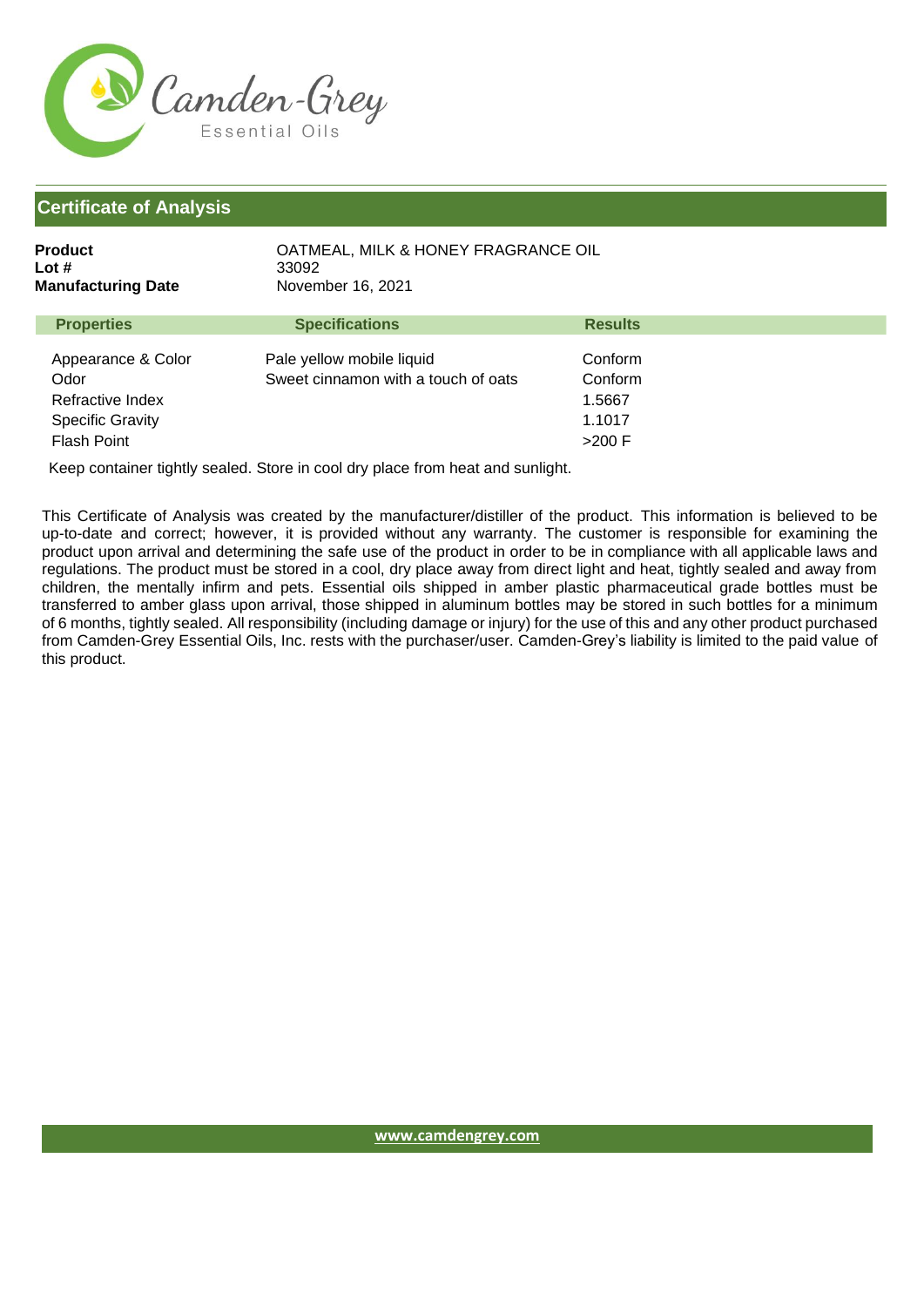

Specific Gravity Flash Point

| <b>Product</b><br>OATMEAL, MILK & HONEY FRAGRANCE OIL<br>Lot $#$<br>30663<br><b>Shelf Life</b><br>1.5 years |                                                                  |                              |
|-------------------------------------------------------------------------------------------------------------|------------------------------------------------------------------|------------------------------|
| <b>Properties</b>                                                                                           | <b>Specifications</b>                                            | <b>Results</b>               |
| Appearance & Color<br>Odor<br>Refractive Index                                                              | Pale yellow mobile liquid<br>Sweet cinnamon with a touch of oats | Conform<br>Conform<br>1.5645 |

Keep container tightly sealed. Store in cool dry place from heat and sunlight.

This Certificate of Analysis was created by the manufacturer/distiller of the product. This information is believed to be up-to-date and correct; however, it is provided without any warranty. The customer is responsible for examining the product upon arrival and determining the safe use of the product in order to be in compliance with all applicable laws and regulations. The product must be stored in a cool, dry place away from direct light and heat, tightly sealed and away from children, the mentally infirm and pets. Essential oils shipped in amber plastic pharmaceutical grade bottles must be transferred to amber glass upon arrival, those shipped in aluminum bottles may be stored in such bottles for a minimum of 6 months, tightly sealed. All responsibility (including damage or injury) for the use of this and any other product purchased from Camden-Grey Essential Oils, Inc. rests with the purchaser/user. Camden-Grey's liability is limited to the paid value of this product.

1.101 > 200 F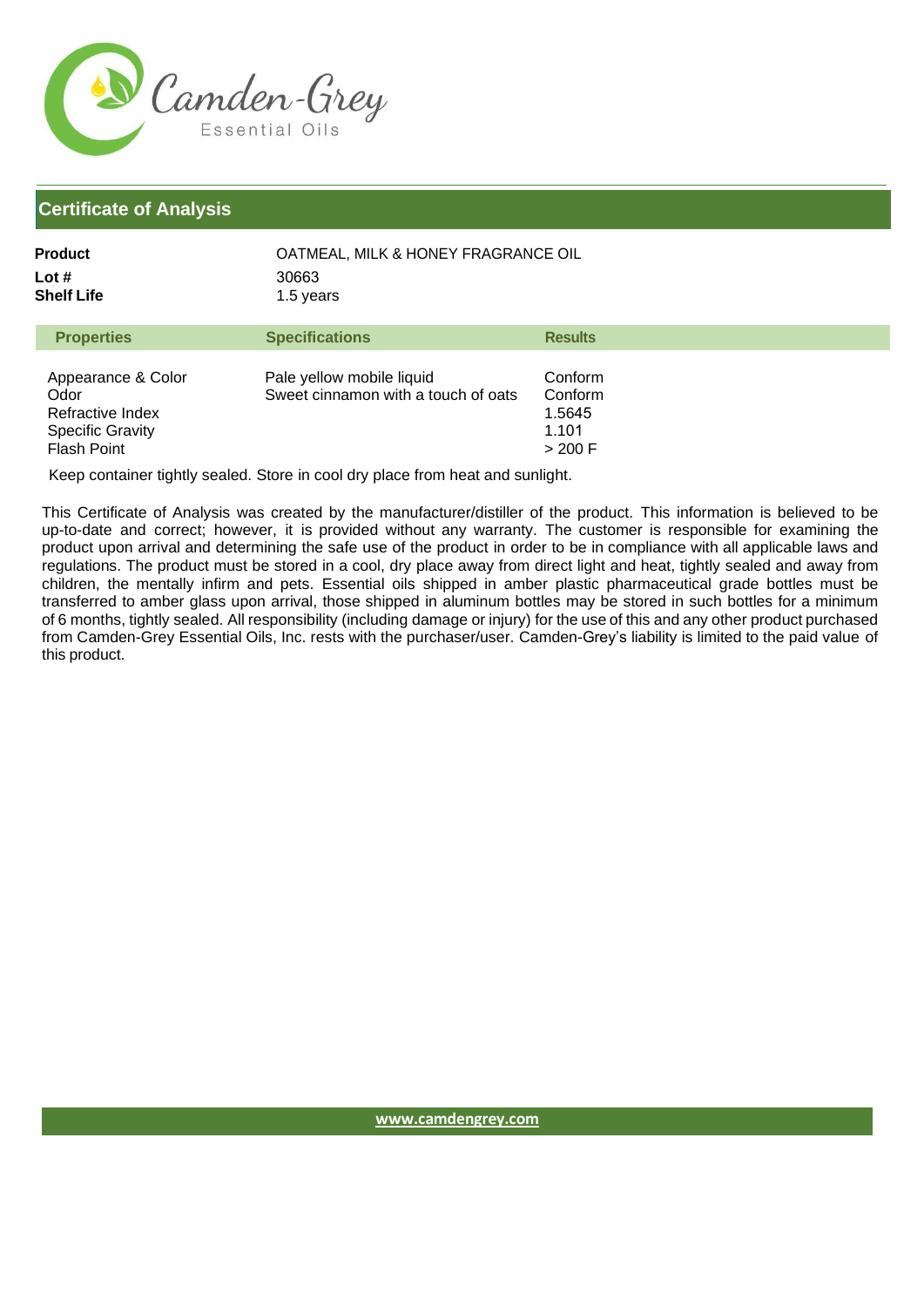

| Product             | OATMEAL, MILK & HONEY FRAGRANCE OIL<br>28519<br>1.5 years |                |
|---------------------|-----------------------------------------------------------|----------------|
| Lot #<br>Shelf Life |                                                           |                |
| <b>Properties</b>   | <b>Specifications</b>                                     | <b>Results</b> |
|                     |                                                           |                |

| Appearance & Color<br>Odor<br>Refractive Index<br><b>Specific Gravity</b><br><b>Flash Point</b> | Pale yellow mobile liquid<br>Sweet cinnamon with a touch of oats | Conform<br>Conform<br>1.5665<br>1.1020<br>> 200 F |
|-------------------------------------------------------------------------------------------------|------------------------------------------------------------------|---------------------------------------------------|
|-------------------------------------------------------------------------------------------------|------------------------------------------------------------------|---------------------------------------------------|

Keep container tightly sealed. Store in cool dry place from heat and sunlight.

This Certificate of Analysis was created by the manufacturer/distiller of the product. This information is believed to be up-to-date and correct; however, it is provided without any warranty. The customer is responsible for examining the product upon arrival and determining the safe use of the product in order to be in compliance with all applicable laws and regulations. The product must be stored in a cool, dry place away from direct light and heat, tightly sealed and away from children, the mentally infirm and pets. Essential oils shipped in amber plastic pharmaceutical grade bottles must be transferred to amber glass upon arrival, those shipped in aluminum bottles may be stored in such bottles for a minimum of 6 months, tightly sealed. All responsibility (including damage or injury) for the use of this and any other product purchased from Camden-Grey Essential Oils, Inc. rests with the purchaser/user. Camden-Grey's liability is limited to the paid value of this product.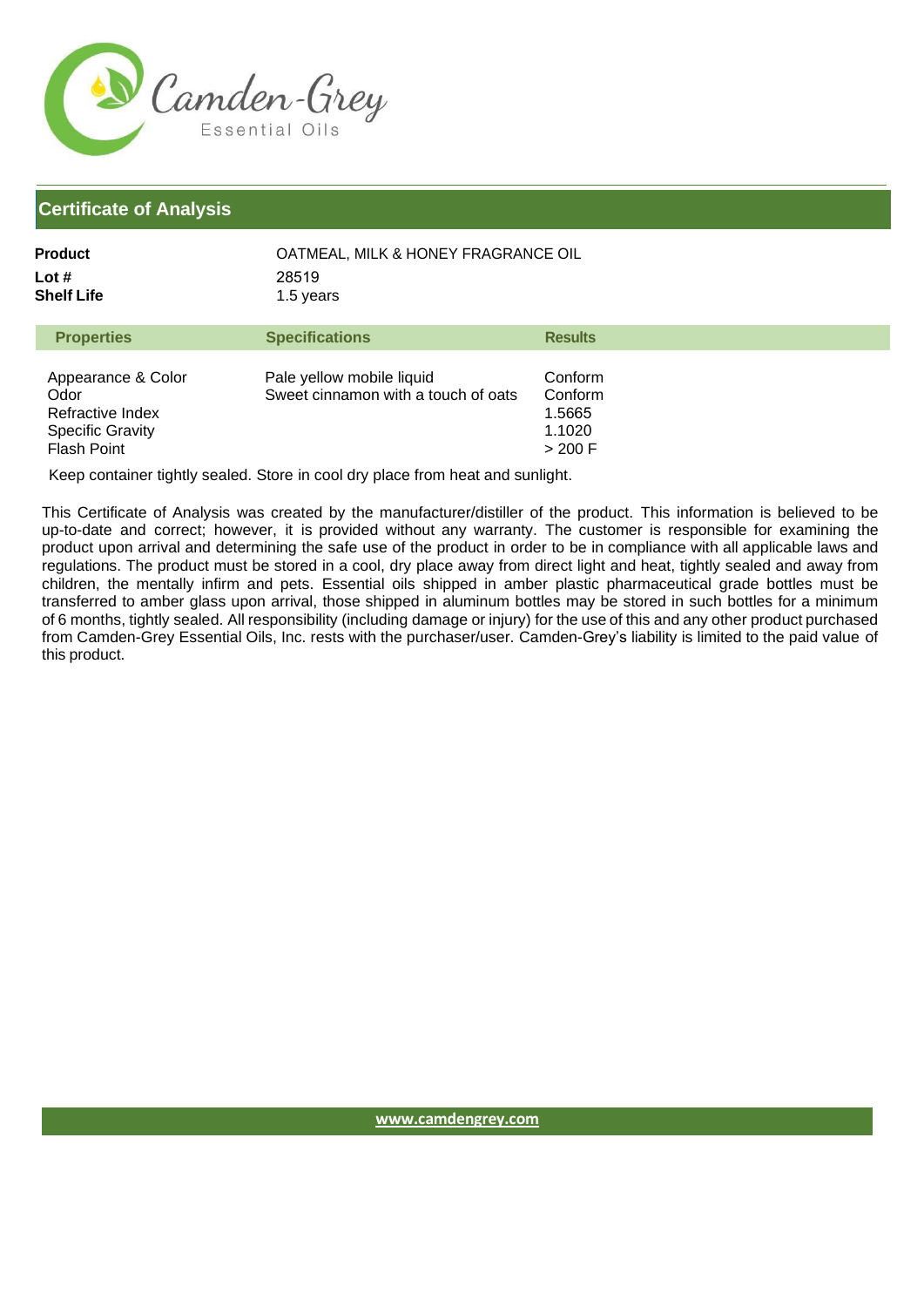

| Product    | OATMEAL, MILK & HONEY FRAGRANCE OIL |
|------------|-------------------------------------|
| Lot #      | 21223                               |
| Shelf Life | 1.5 years                           |

| Pale yellow mobile liquid<br>Appearance & Color<br>Conform<br>Sweet cinnamon with a touch of oats<br>Odor<br>Conform<br>Refractive Index<br>1.5647<br><b>Specific Gravity</b><br>1.101<br><b>Flash Point</b><br>$>$ 200 F | <b>Properties</b> | <b>Specifications</b> | <b>Results</b> |
|---------------------------------------------------------------------------------------------------------------------------------------------------------------------------------------------------------------------------|-------------------|-----------------------|----------------|
|                                                                                                                                                                                                                           |                   |                       |                |

Keep container tightly sealed. Store in cool dry place from heat and sunlight.

This Certificate of Analysis was created by the manufacturer/distiller of the product. This information is believed to be up-to-date and correct; however, it is provided without any warranty. The customer is responsible for examining the product upon arrival and determining the safe use of the product in order to be in compliance with all applicable laws and regulations. The product must be stored in a cool, dry place away from direct light and heat, tightly sealed and away from children, the mentally infirm and pets. Essential oils shipped in amber plastic pharmaceutical grade bottles must be transferred to amber glass upon arrival, those shipped in aluminum bottles may be stored in such bottles for a minimum of 6 months, tightly sealed. All responsibility (including damage or injury) for the use of this and any other product purchased from Camden-Grey Essential Oils, Inc. rests with the purchaser/user. Camden-Grey's liability is limited to the paid value of this product.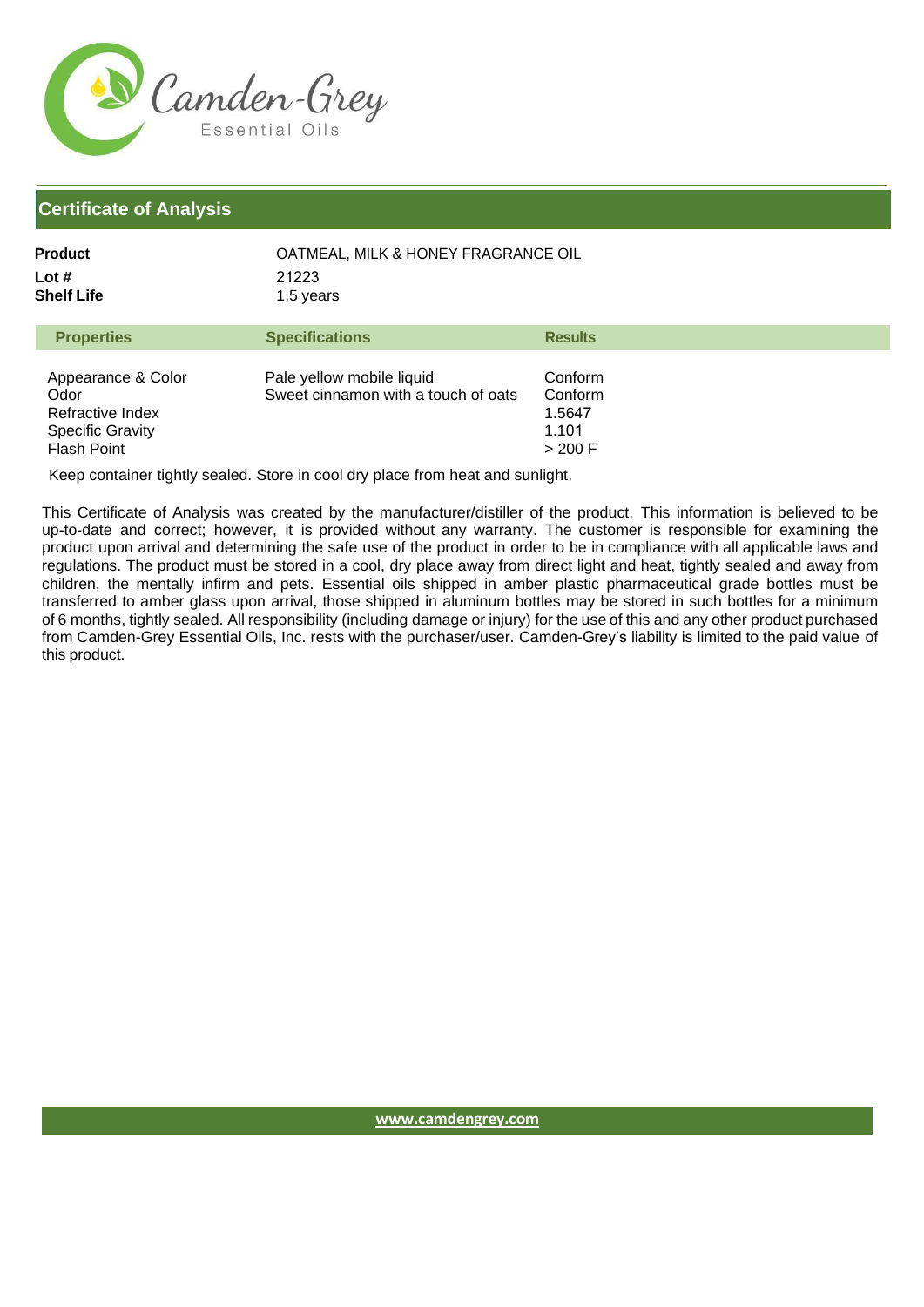

Specific Gravity Flash Point

| <b>Product</b><br>OATMEAL, MILK & HONEY FRAGRANCE OIL<br>Lot $#$<br>20063<br><b>Shelf Life</b><br>1.5 years |                                                                  |                              |
|-------------------------------------------------------------------------------------------------------------|------------------------------------------------------------------|------------------------------|
| <b>Properties</b>                                                                                           | <b>Specifications</b>                                            | <b>Results</b>               |
| Appearance & Color<br>Odor<br>Refractive Index                                                              | Pale yellow mobile liquid<br>Sweet cinnamon with a touch of oats | Conform<br>Conform<br>1.5650 |

Keep container tightly sealed. Store in cool dry place from heat and sunlight.

This Certificate of Analysis was created by the manufacturer/distiller of the product. This information is believed to be up-to-date and correct; however, it is provided without any warranty. The customer is responsible for examining the product upon arrival and determining the safe use of the product in order to be in compliance with all applicable laws and regulations. The product must be stored in a cool, dry place away from direct light and heat, tightly sealed and away from children, the mentally infirm and pets. Essential oils shipped in amber plastic pharmaceutical grade bottles must be transferred to amber glass upon arrival, those shipped in aluminum bottles may be stored in such bottles for a minimum of 6 months, tightly sealed. All responsibility (including damage or injury) for the use of this and any other product purchased from Camden-Grey Essential Oils, Inc. rests with the purchaser/user. Camden-Grey's liability is limited to the paid value of this product.

1.100 > 200 F